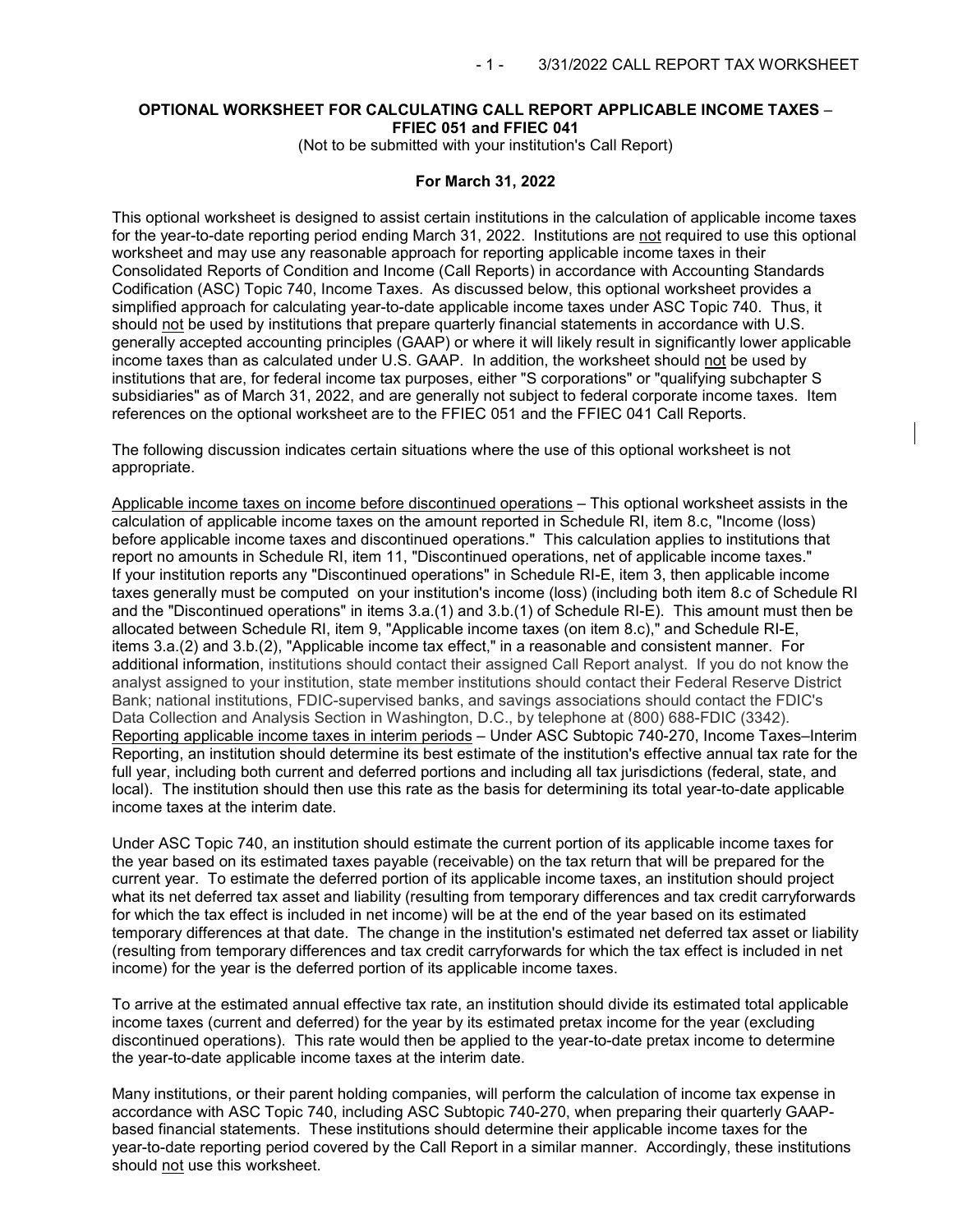In contrast, some institutions may not have determined their interim period income taxes using the estimated annual effective rate. For these institutions, estimating the annual effective tax rate under the liability method may be difficult. These institutions may find it less burdensome to estimate their year-to-date applicable income taxes based upon their deferred tax asset or liability balances at the end of the quarter, rather than projecting these amounts through the end of the year. This optional worksheet follows this approach. An institution may use this approach if it will not likely result in significantly lower year-to-date applicable income taxes than as calculated under ASC Topic 740, including ASC Subtopic 740-270. Otherwise, an institution should follow some other reasonable approach for calculating applicable income taxes in interim periods in accordance with ASC Topic 740, including ASC Subtopic 740-270.

\* \* \* \* \* \* \* \* \* \* \* \* \* \* \* \* \* \* \* \* \* \* \* \* \* \* \* \* \* \* \* \*

**CALCULATION OF SCHEDULE RI, ITEM 9, "APPLICABLE INCOME TAXES (ON ITEM 8.c)" UNDER THE REGULAR CORPORATE TAX SYSTEM** [Applicable income taxes on Item 8.c include both amounts currently due (or refundable) calculated in Section A and deferred income taxes calculated in Section B.]

| Α.   | Income taxes due (refundable) for the year to date                                                                                                                                                                                                                                                                                     |  |
|------|----------------------------------------------------------------------------------------------------------------------------------------------------------------------------------------------------------------------------------------------------------------------------------------------------------------------------------------|--|
|      | (i.e., current portion of applicable income taxes)                                                                                                                                                                                                                                                                                     |  |
| A.1. | Schedule RI, Item 8.c, "Income (loss) before applicable income taxes and                                                                                                                                                                                                                                                               |  |
| A.2. | Schedule RI, Memorandum Item 3, "Income on tax-exempt loans                                                                                                                                                                                                                                                                            |  |
| A.3. | Schedule RI, Memorandum Item 4, "Income on tax-exempt securities                                                                                                                                                                                                                                                                       |  |
| A.4. | Other income included in Schedule RI, Items 1, 5, and 6, (if any) which is                                                                                                                                                                                                                                                             |  |
| A.5. | Other income not included in Schedule RI, Item 8.c, (if any) which is subject to                                                                                                                                                                                                                                                       |  |
| A.6. | For institutions filing the FFIEC 041 Call Report only, Schedule RI, Memorandum<br>Item 1, "Interest expense incurred to carry tax-exempt securities, loans, and leases<br>acquired after August 7, 1986, that is not deductible for federal income tax purposes" (+)                                                                  |  |
| A.7. | All other expenses included in Schedule RI, Item 8.c, that are not deductible<br>for federal income tax purposes in the current period (for institutions filing the<br>FFIEC 051 Call Report, include nondeductible interest expense incurred to carry<br>tax-exempt securities, loans, and leases acquired after August 7, 1986)  (+) |  |
| A.8. | Other expenses not included in Schedule RI, Item 8.c, that are deductible for                                                                                                                                                                                                                                                          |  |
| A.9. | Year-to-date income currently subject to federal income taxes before state<br>and local income taxes (Line A.1 minus Lines A.2, A.3, A.4, and A.8,                                                                                                                                                                                     |  |
|      | A.10. State and local income taxes due (refundable) for the year to date<br>(If the state and local tax laws applicable to your institution do not differ<br>significantly from federal income tax laws, an estimate of state and local<br>income taxes can be obtained by multiplying Line A.9 by the applicable                      |  |
|      |                                                                                                                                                                                                                                                                                                                                        |  |

 $x \, 4$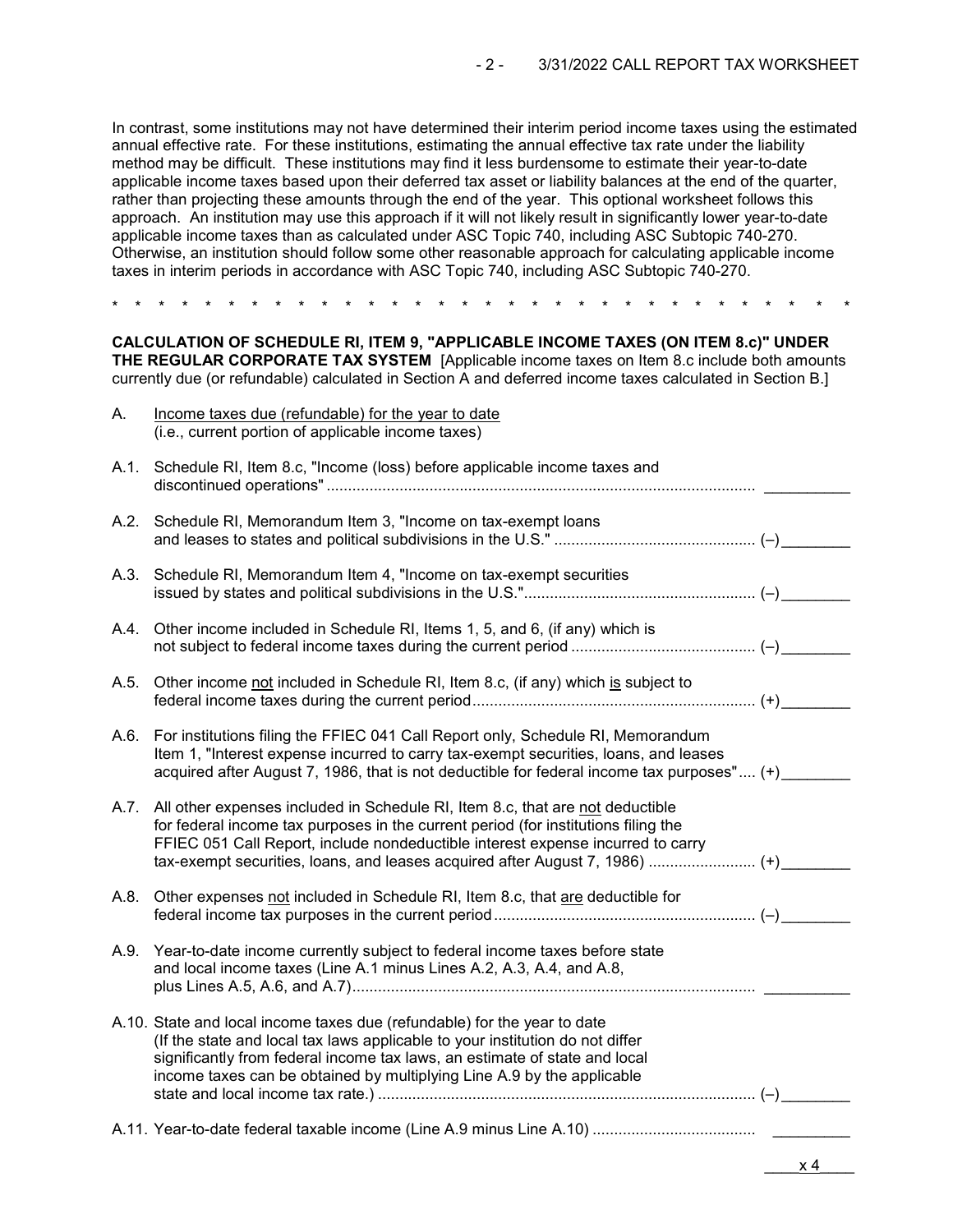|    | A.13. Net operating loss (NOL) carryforwards available at January 1, 2022,<br>to offset annualized federal taxable income (amount reported on this line |        |
|----|---------------------------------------------------------------------------------------------------------------------------------------------------------|--------|
|    | A.14. Annualized income currently subject to federal income taxes                                                                                       |        |
|    | A.15. Annualized federal income taxes currently due (refundable) on amount                                                                              | x 0.21 |
|    | A.16. Year-to-date federal income taxes currently due (refundable) on amount                                                                            | x 0.25 |
|    |                                                                                                                                                         |        |
|    | A.18. State and local income taxes due (refundable) for the year to date                                                                                |        |
|    | A.19. Total income taxes currently due (refundable) for the year to date                                                                                |        |
| В. | Deferred income tax expense (benefit) for the year to date                                                                                              |        |

(i.e., deferred portion of applicable income taxes)

This section provides guidance for the determination of the deferred portion of applicable income taxes for the year to date under ASC Topic 740. This calculation considers federal, state, and local income taxes.

Deferred income tax expense (benefit) for the reporting period ending March 31, 2022, is generally measured in this worksheet as the change in the institution's net deferred tax assets or liabilities during the year-to-date period. Therefore, your institution should calculate its net deferred tax assets/liabilities at March 31, 2022, and compare this amount to the amount of your institution's net deferred tax assets/liabilities at December 31, 2021. A portion of the difference between these two amounts will be the deferred income tax expense (benefit) for the reporting period ending March 31, 2022. The remainder of the change in the net deferred tax assets/liabilities for the period generally should be charged or credited to "Other comprehensive income" (Schedule RI-A, item 10) [and, hence, to the "Accumulated other comprehensive income" component of equity capital (Schedule RC, item 26.b) that includes your institution's "Net unrealized holding gains (losses) on available-for-sale debt securities"]. The following steps assist in the calculation of these amounts.

# B.1. Identify types and amounts of temporary differences

Temporary differences essentially consist of all differences between the book and tax basis of an institution's assets and liabilities. In identifying these basis differences, an institution should consider assets and liabilities that may not exist on its books (such as repairs capitalized for tax purposes but expensed on the institution's books and Call Report) as well as assets and liabilities that have no tax basis (such as gains deferred on the institution's books and Call Report which have been recognized for tax purposes).

To ensure all temporary differences are identified, institutions should consider preparing a comprehensive tax-basis balance sheet and comparing it to the balance sheet on the institution's Call Report. As these differences are identified, the institution should categorize these amounts as deductible or taxable temporary differences. Also, institutions should not include those book-tax basis differences that are not considered temporary differences under ASC Topic 740. One such example is the excess of the cash surrender value of life insurance over premiums paid (if the policy will be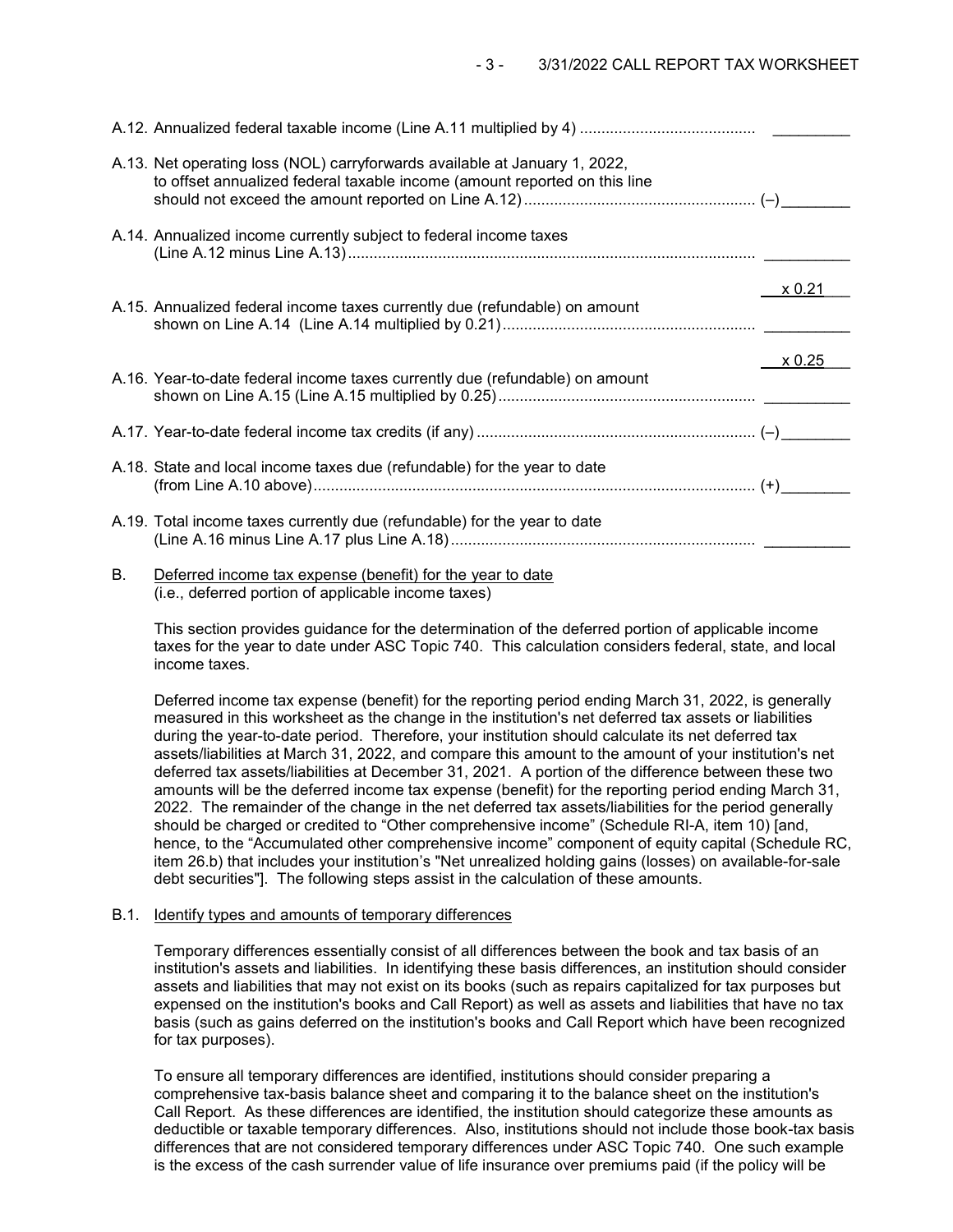held until the death of the insured). Refer to the Glossary entry for "Income Taxes" in the Call Report instructions and to ASC Topic 740 for additional information about temporary differences. Listed below are some of the assets and liabilities that are frequently reported differently on an institution's federal income tax return than they are on the institution's books and Call Report. A booktax basis difference for a particular asset or liability may result from one or more temporary differences.

Under ASC Topic 740, the tax effects of most temporary differences are included in an institution's net income. However, the tax effects of certain items specified by ASC Topic 740 are charged or credited to other comprehensive income (which is outside of net income) and from there to a component of an institution's equity capital. The principal item of this type is identified separately below to assist institutions in properly recording their income tax amounts under ASC Topic 740.

Some of the items listed below may not involve temporary differences at your institution. Similarly, there may be other differences that exist in your institution that are not listed below. Institutions should ensure that they properly identify the appropriate differences specific to their institution.

An institution that can reasonably determine its tax basis balance sheet at March 31, 2022, may use the approach in Section B.1.a. to identify some of its temporary differences. If the tax basis balance sheet information at March 31, 2022, is not readily available, the institution may use the approach in Section B.1.b. to provide a reasonable estimate of the temporary differences at that date. Any institution using Section B.1.b. should ensure that the estimation method used for each temporary difference is appropriate for its facts and circumstances. Otherwise, the institution should make appropriate adjustments to Section B.1.b. or else use Section B.1.a. All institutions should complete Section B.1.c. for any other significant temporary differences.

### B.1.a. Differences in book-tax basis approach (COMPLETE ONLY IF A TAX-BASIS BALANCE SHEET IS PREPARED OR AVAILABLE)

Under this approach, record your institution's book and tax bases for the six accounts listed in the following chart. Subtract the tax basis from the book basis to arrive at the difference. Then identify whether the difference is a taxable or deductible temporary difference. Note that a debit (Dr) difference indicates a taxable (T) temporary difference. A credit (<Cr>) difference indicates a deductible (<D>) temporary difference.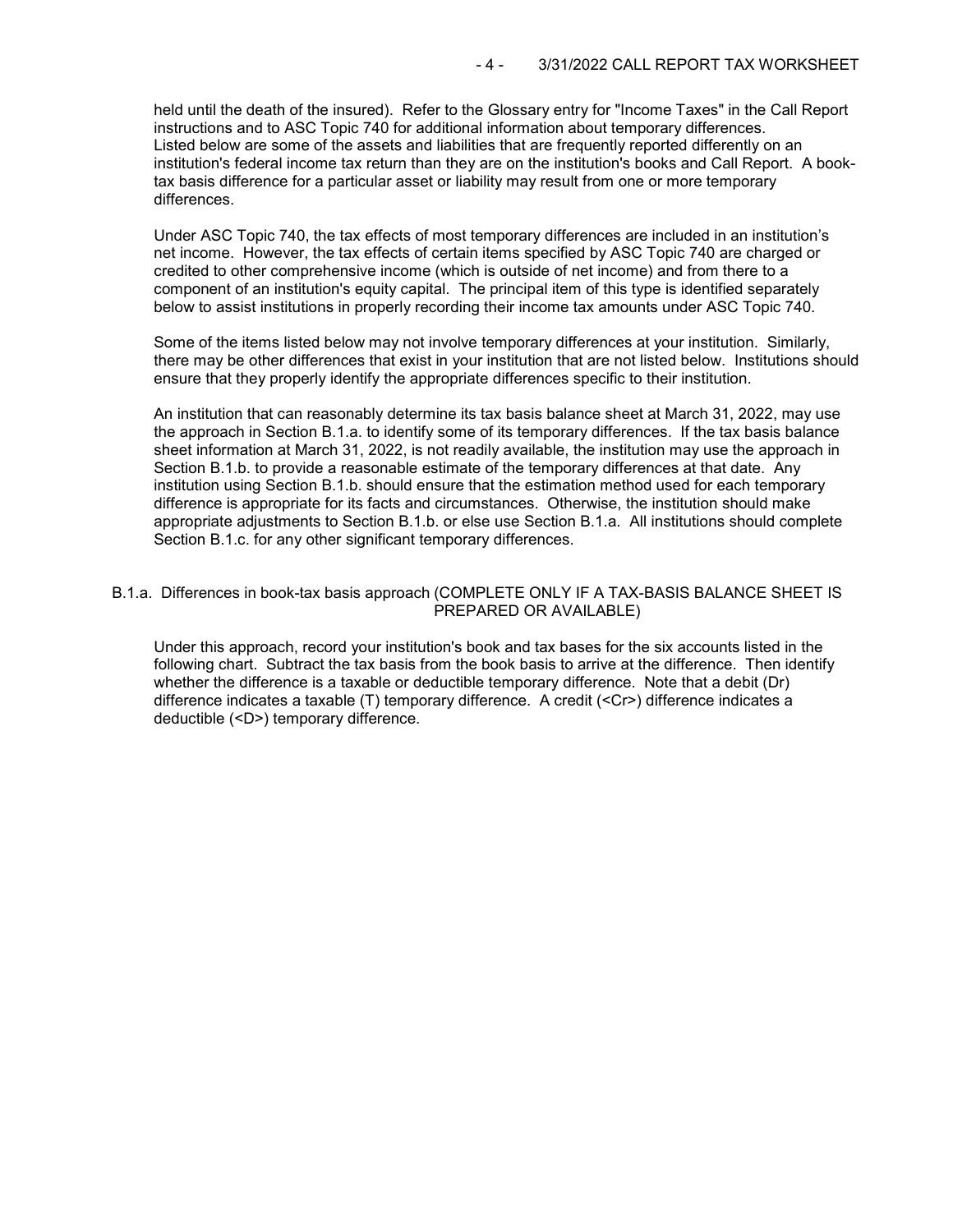B.1.a.1. Temporary differences for which the tax effect is charged or credited to other comprehensive income (and, hence, to the accumulated other comprehensive income component of equity capital):

|                                                                                                                                                  | [A]<br><b>Book</b> | [B]<br>Tax | [A]-[B]<br>Differ- |           |
|--------------------------------------------------------------------------------------------------------------------------------------------------|--------------------|------------|--------------------|-----------|
|                                                                                                                                                  | <b>Basis</b>       | Basis      | ence               | Type      |
|                                                                                                                                                  | Dr < Cr            | Dr < Cr    | Dr < Cr            | T <d></d> |
| Available-for-sale debt securities<br>recorded at fair value on the books<br>and Call Report but recorded at<br>amortized cost on the tax return |                    |            |                    |           |

An institution's available-for-sale debt securities, while reported at fair value on the books and the Call Report, may or may not be reported at fair value (i.e., "marked to market") on the institution's tax return. Institutions should consult their tax advisors when determining the tax status of their available-for-sale portfolio. If an institution's available-for-sale debt securities are reported differently on the books and Call Report than they are on an institution's tax return, the difference between the book basis and the tax basis of these debt securities results in a temporary difference and gives rise to a deferred tax asset or liability.

If an institution's available-for-sale debt securities are also "marked-to-market" on an institution's tax return, there would be no difference between the book and tax basis of these debt securities. Rather, the amount of the adjustment needed to reflect these debt securities at their fair value would be included in the institution's current period taxable income. The tax effect of this "mark-to-market" adjustment would be part of taxes currently due or refundable.

B.1.a.2. Temporary differences for which the tax effect is included in net income:

| (2) | Loans<br>[e.g., difference due to origination<br>fees and costs deferred and recognized<br>over the life of the loan on the books<br>and Call Report but recognized when<br>received and paid on the tax return]          | [A]<br><b>Book</b><br>Basis<br>Dr < Cr | [B]<br>Tax<br><b>Basis</b><br>Dr < Cr | $[A]-[B]$<br>Differ-<br>ence<br>Dr < Cr | Type<br>T <d></d> |
|-----|---------------------------------------------------------------------------------------------------------------------------------------------------------------------------------------------------------------------------|----------------------------------------|---------------------------------------|-----------------------------------------|-------------------|
| (3) | Allowance for loan and lease losses (on<br>the books and Call Report)/Tax<br>bad debt reserve (on the tax return) <sup>1</sup>                                                                                            |                                        |                                       |                                         |                   |
| (4) | Other real estate owned<br>[e.g., difference due to writedowns<br>and valuation allowances reflected<br>on the books and Call Report that are<br>not recorded against the tax basis<br>until disposition of the property] |                                        |                                       |                                         |                   |

<span id="page-4-0"></span> <sup>1</sup> Savings institutions that previously took bad debt deductions for tax purposes using the percentage-of-taxable-income method set forth in Section 593 of the Internal Revenue Code should treat the book allowance for loan and lease losses as a deductible temporary difference and the excess, if any, of the tax bad debt reserve (that has not yet been recaptured) over the base year reserve balance (generally 1987) as a taxable temporary difference, rather than treating the allowance and the tax bad debt reserve as one difference.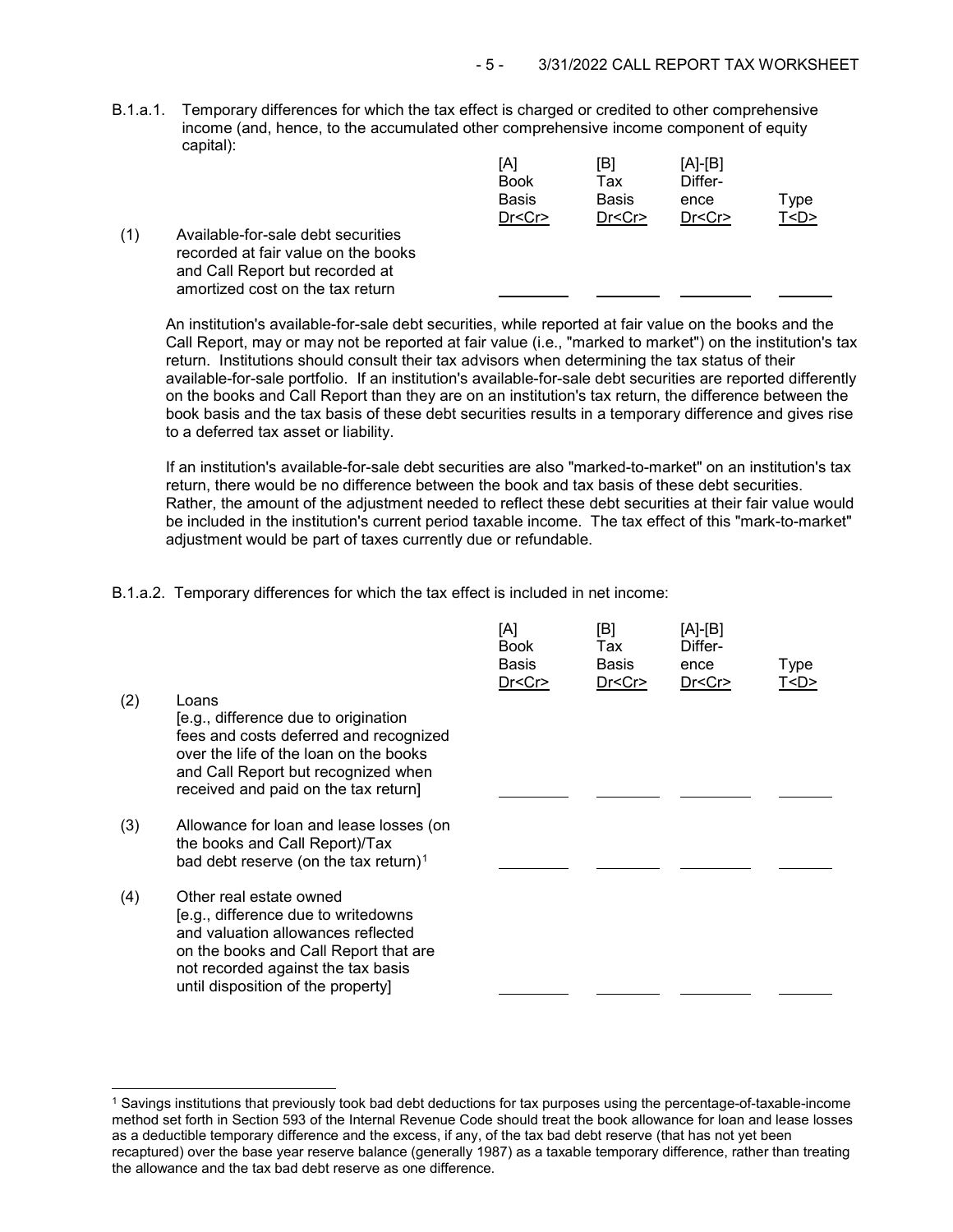## - 6 - 3/31/2022 CALL REPORT TAX WORKSHEET

|     |                                                                                                                                                                                                                                             | [A]<br><b>Book</b><br>Basis<br>Dr <cr></cr> | [B]<br>Tax<br>Basis<br>Dr < Cr | [A]-[B]<br>Differ-<br>ence<br>Dr < Cr | Type<br>T <d></d> |
|-----|---------------------------------------------------------------------------------------------------------------------------------------------------------------------------------------------------------------------------------------------|---------------------------------------------|--------------------------------|---------------------------------------|-------------------|
| (5) | Premises and equipment, net<br>[e.g., difference due to different<br>depreciation methods and rates for<br>book and tax purposes]                                                                                                           |                                             |                                |                                       |                   |
| (6) | Interest earned, not collected<br>on loans<br>[e.g., difference due to interest<br>on nonaccrual loans not recorded<br>on books and Call Report but<br>recognized on the tax return]                                                        |                                             |                                |                                       |                   |
| (7) | Equity securities with readily determinable<br>fair values not held for trading*<br>[e.g., difference due to equity securities<br>recorded at fair value on the books and Call<br>Report but recorded on a cost basis on the<br>tax return] |                                             |                                |                                       |                   |

B.1.b. Rollforward of Temporary Differences Approach (DO NOT COMPLETE IF SECTION B.1.a. WAS COMPLETED)

NOTE: Changes in temporary differences from December 31, 2021, need only be considered if they are significant in amount. If a change is not significant, use the amount of the temporary difference as of December 31, 2021, in the 3/31/22 Temporary Difference column. Note that a debit (Dr) difference indicates a taxable (T) temporary difference. A credit (<Cr>) difference indicates a deductible (<D>) temporary difference.

B.1.b.1. Temporary differences for which the tax effect is charged or credited to other comprehensive income (and, hence, to the accumulated other comprehensive income component of equity capital): 3/31/22

|     |                                                                                   | Dr < Cr | 3/31/22<br>Temporary<br><b>Difference</b><br>Dr <cr></cr> | Type<br>T < D |
|-----|-----------------------------------------------------------------------------------|---------|-----------------------------------------------------------|---------------|
| (1) | Available-for-sale debt securities                                                |         |                                                           |               |
|     | (To be completed only if available-for-sale debt                                  |         |                                                           |               |
|     | securities                                                                        |         |                                                           |               |
|     | are reported differently on the books and Call Report<br>than on the tax return): |         |                                                           |               |
|     | Balance (at fair value) of available-for-sale debt securities                     |         |                                                           |               |
|     | on books and Call Report at 3/31/22                                               |         |                                                           |               |
|     | Less: Amortized cost of available-for-sale                                        |         |                                                           |               |
|     | debt securities at 3/31/22                                                        |         |                                                           |               |
|     | Estimated 3/31/22 temporary difference                                            |         |                                                           |               |

NOTE: See the discussion of available-for-sale debt securities in Section B.1.a.1 above. Institutions should consult their tax advisors when determining the tax status of their available-for-sale debt securities.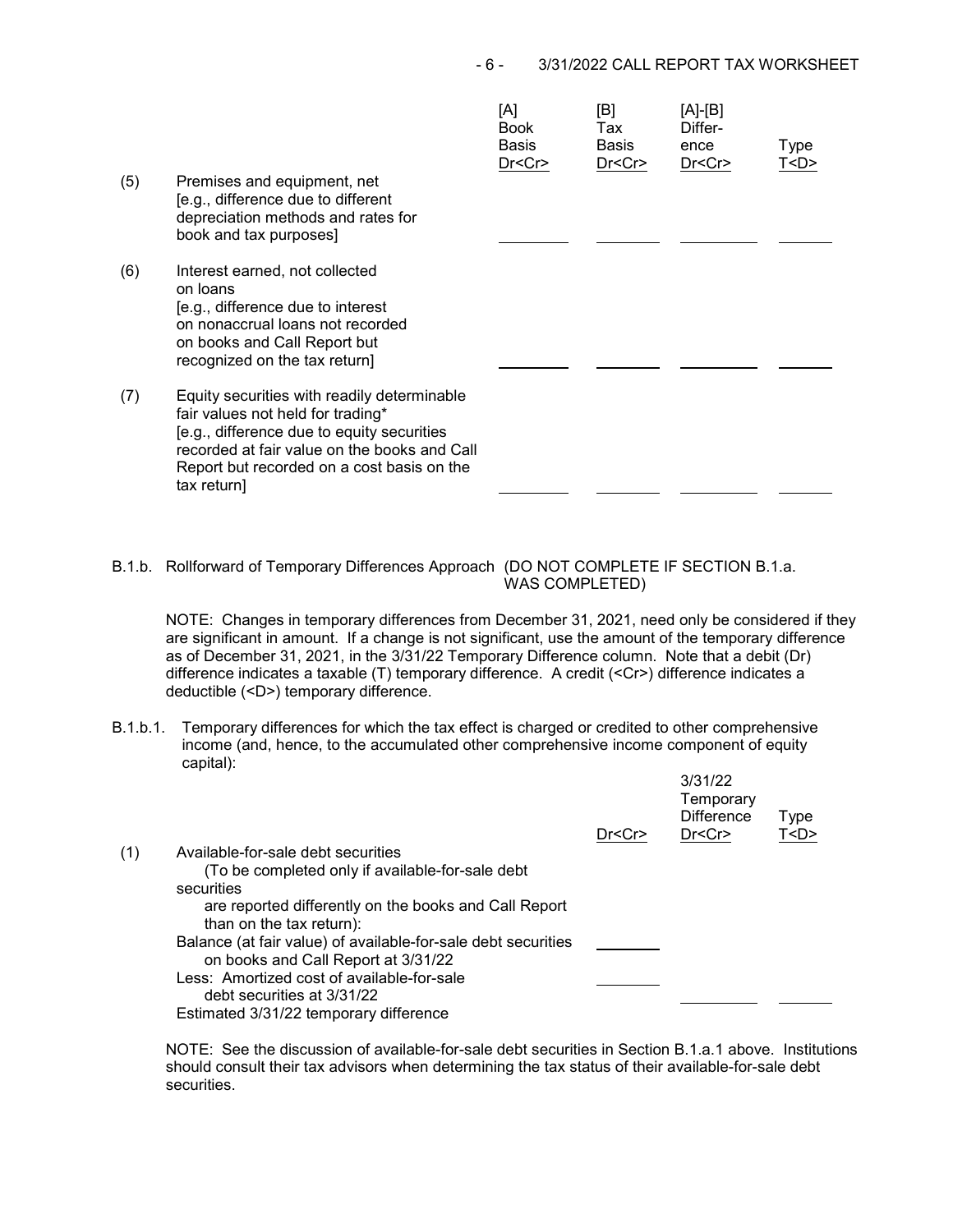B.1.b.2. Temporary differences for which the tax effect is included in net income:

|     |                                                                                                                                                                                                                                                                                                      | Dr <cr></cr> | 3/31/22<br>Temporary<br><b>Difference</b><br>Dr < Cr | <b>Type</b><br>T < D |
|-----|------------------------------------------------------------------------------------------------------------------------------------------------------------------------------------------------------------------------------------------------------------------------------------------------------|--------------|------------------------------------------------------|----------------------|
| (2) | Loans:<br>Difference at 3/31/22 approximates the amount of<br>deferred loan fee income, net of deferred loan<br>origination costs, on books and Call Report at 3/31/22                                                                                                                               |              |                                                      |                      |
| (3) | Allowance for loan and lease losses: <sup>2</sup>                                                                                                                                                                                                                                                    |              |                                                      |                      |
|     | For institutions on the specific charge-off method for tax<br>purposes (i.e., for institutions with no tax bad debt<br>reserve):                                                                                                                                                                     |              |                                                      |                      |
|     | Difference at 3/31/22 approximates the balance of the<br>allowance for loan and lease losses on books and<br>Call Report at 3/31/22                                                                                                                                                                  |              |                                                      |                      |
|     | For institutions on the reserve method for tax purposes:<br>Temporary difference at 12/31/21 T <d><br/>Less: Provision for loan and lease losses on books<br/>and Call Report year to date<br/>Plus: Estimated additions to tax reserve year to date*<br/>Estimated 3/31/22 temporary difference</d> |              |                                                      |                      |
|     | * Generally, this amount may be estimated by multiplying<br>the addition to the institution's tax reserve for 2021 by 0.25.                                                                                                                                                                          |              |                                                      |                      |
| (4) | Other real estate owned:                                                                                                                                                                                                                                                                             |              |                                                      |                      |
|     | Choose the method from (a) and (b) below that is<br>appropriate for your institution. Do not complete both (a)<br>and $(b)$ .                                                                                                                                                                        |              |                                                      |                      |
|     | (a) Balance of other real estate owned valuation<br>allowances on books and Call Report at 3/31/22 T <d></d>                                                                                                                                                                                         |              |                                                      |                      |
|     | (b) Temporary difference at 12/31/21 T <d></d>                                                                                                                                                                                                                                                       |              |                                                      |                      |
|     | Less: Provisions taken year to date on books and<br>Call Report for properties held on 3/31/22<br>Plus: Amount of writedowns taken before 1/1/22 on<br>books for properties sold year to date<br>Estimated 3/31/22 temporary difference                                                              |              |                                                      |                      |

<span id="page-6-0"></span><sup>&</sup>lt;sup>2</sup> Savings institutions that previously took bad debt deductions for tax purposes using the percentage-of-taxable-income method set forth in Section 593 of the Internal Revenue Code should treat the book allowance for loan and lease losses as a deductible temporary difference and the excess, if any, of the tax bad debt reserve (that has not yet been recaptured) over the base year reserve balance (generally 1987) as a taxable temporary difference, rather than treating the allowance and the tax bad debt reserve as one difference.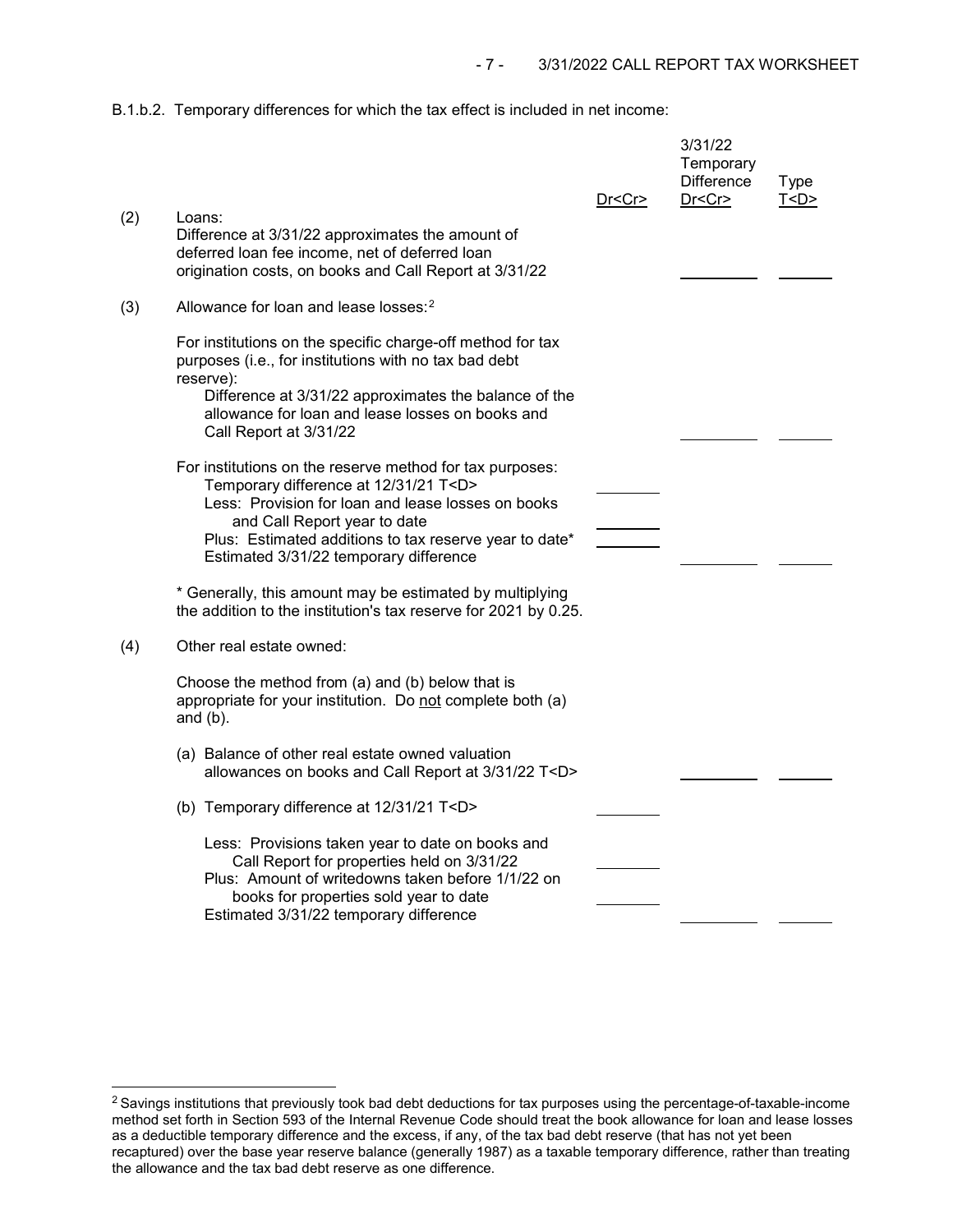| (5) | Premises and equipment, net:                                                                                                                                                                                                                                                                                                                                                                                                                                                                                                                | Dr < Cr | 3/31/22<br>Temporary<br><b>Difference</b><br>Dr < Cr | <b>Type</b><br>T < D |
|-----|---------------------------------------------------------------------------------------------------------------------------------------------------------------------------------------------------------------------------------------------------------------------------------------------------------------------------------------------------------------------------------------------------------------------------------------------------------------------------------------------------------------------------------------------|---------|------------------------------------------------------|----------------------|
|     | Temporary difference at 12/31/21 T <d><br/>Less: Depreciation recorded on books and<br/>Call Report year to date<br/>Plus: Estimated tax depreciation year to date*<br/>Plus/less: Estimate of difference in book and tax basis<br/>of fixed assets sold year to date<br/>Estimated 3/31/22 temporary difference<br/>* Generally, this amount may be estimated by<br/>multiplying 2021 tax depreciation by 0.25.</d>                                                                                                                        |         |                                                      |                      |
| (6) | Interest earned not collected on nonaccrual loans:<br>Temporary difference at 12/31/21 T <d><br/>Plus: Estimated additional interest on<br/>nonaccrual loans year to date<br/>Less: Interest received on nonaccrual<br/>loans year to date<br/>Estimated 3/31/22 temporary difference</d>                                                                                                                                                                                                                                                   |         |                                                      |                      |
| (7) | Equity securities with readily determinable fair values not<br>held for trading<br>(To be completed only if such equity securities<br>are reported differently on the books and Call Report<br>than on the tax return):<br>Balance (at fair value) of equity securities with<br>readily determinable fair values not held for<br>trading on books and Call Report at 3/31/22<br>Less: Cost basis of equity securities with<br>readily determinable fair values not<br>held for trading at 3/31/22<br>Estimated 3/31/22 temporary difference |         |                                                      |                      |

### B.1.c. Other temporary differences (TO BE COMPLETED BY ALL INSTITUTIONS USING WORKSHEET)

If the institution has other material temporary differences, include those differences below. Indicate whether these other temporary differences are taxable or deductible temporary differences. In addition, any differences for which the tax effect is charged or credited to other comprehensive income (and, hence, to the accumulated other comprehensive income component of equity capital) should be designated accordingly.

Examples of other temporary differences include: accrued liabilities or prepaid expenses recorded differently on the books and Call Report than reported on the tax return, differences in the basis of assets and liabilities resulting from business combinations, equity investments without readily determinable fair values reported differently on the books and Call Report than on the tax return, investments in stock of unconsolidated subsidiaries (undistributed earnings recognized on the books and Call Report but not in the tax return), and intangible assets which have different amortization periods and/or methods used in the tax return than those used on the books and Call Report.

Note that a debit (Dr) difference indicates a taxable (T) temporary difference. A credit (<Cr>) difference indicates a deductible (<D>) temporary difference.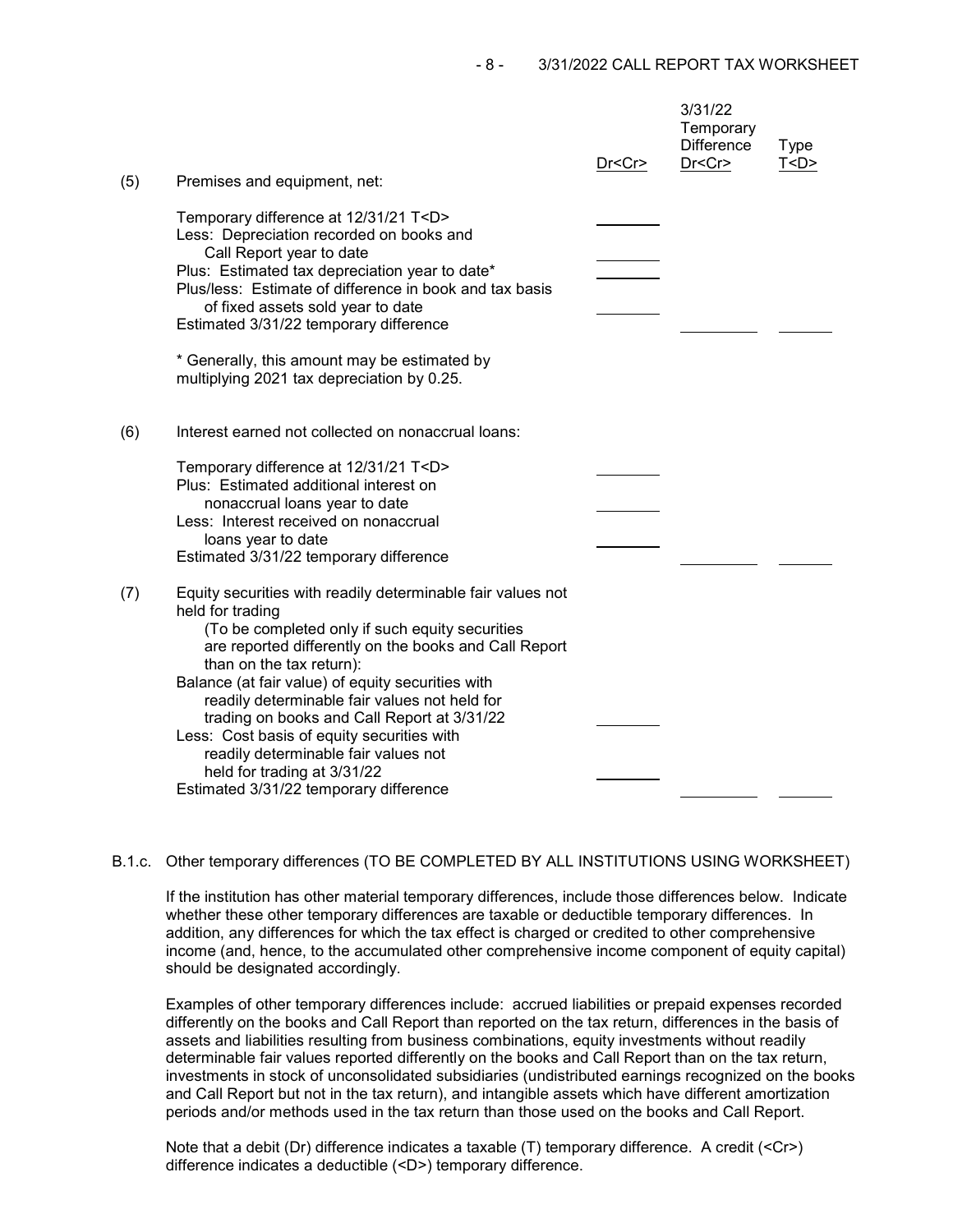| Other temporary differences: | [A]<br><b>Book</b><br><b>Basis</b><br>Dr < Cr | [B]<br>Tax<br><b>Basis</b><br>Dr < Cr | $[A]-[B]$<br>Differ-<br>ence<br>Dr < Cr | Type<br>T <d></d> |
|------------------------------|-----------------------------------------------|---------------------------------------|-----------------------------------------|-------------------|
|                              |                                               |                                       |                                         |                   |

# B.2. Total temporary differences

|      |    | a. Total taxable temporary differences for which the tax effect is included<br>in net income (sum of appropriate taxable temporary differences, i.e.,                                                                                                                                                                                                                                                                                           |
|------|----|-------------------------------------------------------------------------------------------------------------------------------------------------------------------------------------------------------------------------------------------------------------------------------------------------------------------------------------------------------------------------------------------------------------------------------------------------|
|      |    | b. Total taxable temporary differences for which the tax effect is charged<br>or credited to other comprehensive income (sum of appropriate taxable<br>temporary differences, i.e., differences marked "T," identified in Section B.1)                                                                                                                                                                                                          |
|      | C. | Total deductible temporary differences for which the tax effect is<br>included in net income (sum of appropriate deductible temporary<br>differences, i.e., differences marked " <d>," identified in Section B.1.</d>                                                                                                                                                                                                                           |
|      |    | d. Total deductible temporary differences for which the tax effect is charged<br>or credited to other comprehensive income (sum of appropriate deductible<br>temporary differences, i.e., differences marked " <d>," identified in Section B.1.</d>                                                                                                                                                                                             |
| B.3. |    | Identify remaining tax carryforwards (add additional lines for additional carryforwards, if necessary)                                                                                                                                                                                                                                                                                                                                          |
|      |    | a. Net operating loss (NOL) carryforwards <sup>3</sup><br>Year NOL Originated________<br>Amount _______________<br>Year NOL Originated<br>Amount ________________                                                                                                                                                                                                                                                                               |
|      |    | In determining the amount of NOL carryforwards, your institution should consider the effect of<br>any NOL carryforwards used in Section A to reduce taxes currently due. If any amounts<br>were reported in Line A.13, the amount to be reported here can be estimated with the<br>following calculation:<br>NOL carryforwards available at 1/1/22 less<br>[(the amount of NOL carryforwards estimated to<br>be used per Line A.13) $x(0.25)$ ] |
|      |    | b. Tax credit carryforwards<br>Expiration Date ____________<br>Amount _______________<br>Expiration Date<br>Amount _______________<br>Total  ___________                                                                                                                                                                                                                                                                                        |

<span id="page-8-0"></span> $^3$  In general, the 2017 Tax Cuts and Jobs Act makes the NOL carryforward period indefinite and limits NOL carryforwards to 80 percent of taxable income in future years.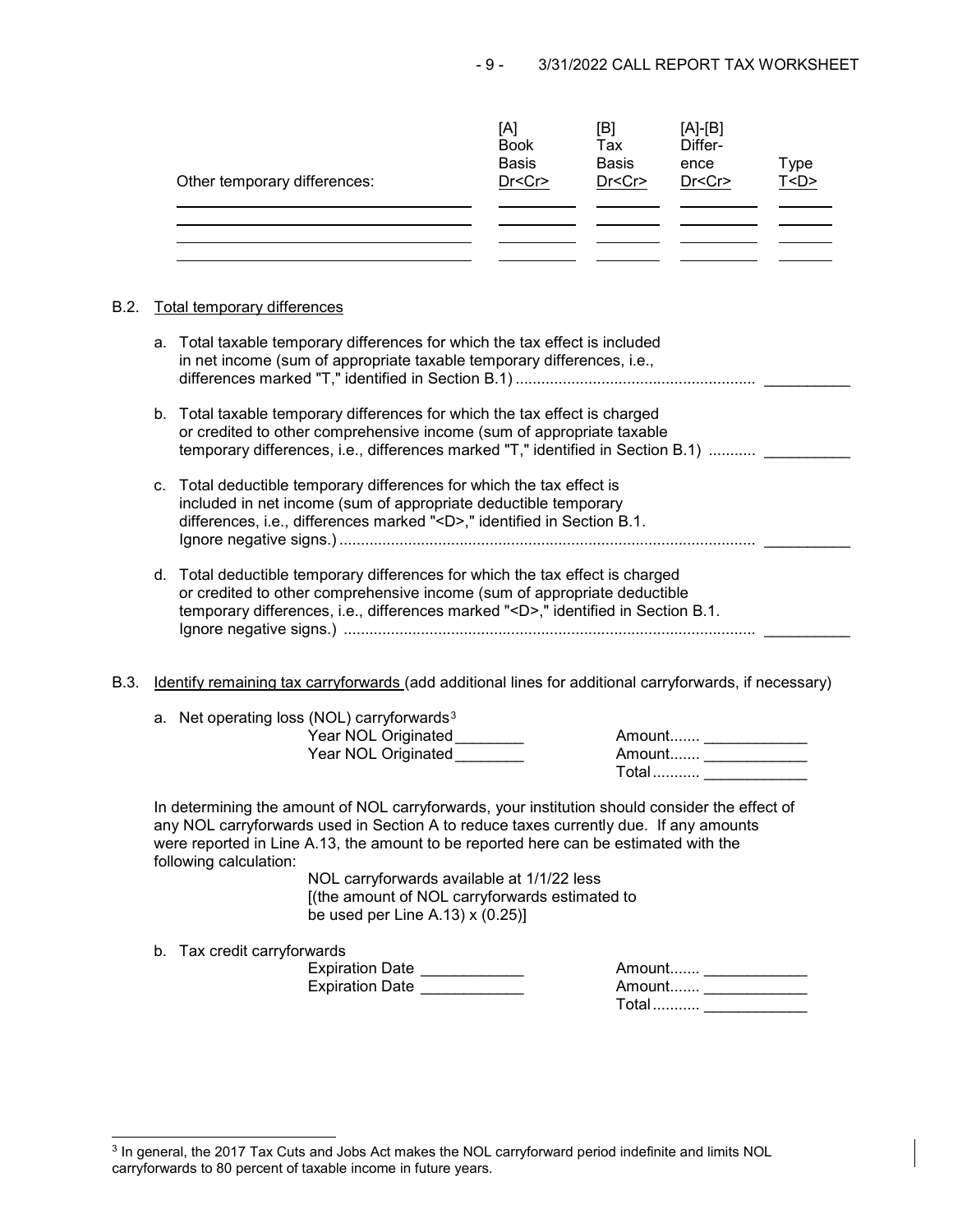| B.4. |    | Calculate deferred tax liability for federal income tax purposes at March 31, 2022.                                                                                                                                                                                                                              |  |
|------|----|------------------------------------------------------------------------------------------------------------------------------------------------------------------------------------------------------------------------------------------------------------------------------------------------------------------|--|
|      |    | a. Total taxable temporary differences for which the tax effect is included                                                                                                                                                                                                                                      |  |
|      |    | b. Deferred tax liability resulting from taxable temporary differences for<br>which the tax effect is included in net income (Line B.4.a multiplied by<br>the tax rate expected to apply when the amount of taxable temporary<br>differences result in additional taxable income in future periods) <sup>4</sup> |  |
|      | C. | Total taxable temporary differences for which the tax effect is charged                                                                                                                                                                                                                                          |  |
|      |    | d. Deferred tax liability resulting from taxable temporary differences for<br>which the tax effect is charged or credited to other comprehensive income<br>(Line B.4.c multiplied by the tax rate expected to apply when the amount<br>of taxable temporary differences result in additional taxable income in   |  |
|      |    | e. Total deferred tax liability for federal income tax purposes at                                                                                                                                                                                                                                               |  |
| B.5. |    | Calculate deferred tax asset for federal income tax purposes at March 31, 2022.                                                                                                                                                                                                                                  |  |
|      |    | a. Total deductible temporary differences for which the tax effect is                                                                                                                                                                                                                                            |  |
|      |    | b. Deferred tax asset resulting from deductible temporary differences for<br>which the tax effect is included in net income (Line B.5.a multiplied by the<br>tax rate expected to apply when the amount of deductible temporary<br>differences are used to reduce taxable income in future periods) <sup>4</sup> |  |
|      |    | c. Deferred tax asset resulting from net operating loss carryforwards<br>(Line B.3.a multiplied by the tax rate expected to apply when the<br>net operating loss carryforwards are utilized in future periods) <sup>4</sup> (+) _____                                                                            |  |
|      |    | d. Tax credit carryforwards available to reduce taxes payable in future                                                                                                                                                                                                                                          |  |
|      |    | e. Total deferred tax assets for which the tax effect is included in                                                                                                                                                                                                                                             |  |
|      | f. | Total deductible temporary differences for which the tax effect is charged                                                                                                                                                                                                                                       |  |
|      |    | g. Deferred tax asset resulting from deductible temporary differences for<br>which the tax effect is charged or credited to other comprehensive income<br>(Line B.5.f multiplied by the tax rate expected to apply when the amount<br>of deductible temporary differences are used to reduce taxable income      |  |
|      |    | h. Total deferred tax assets for federal income tax purposes before                                                                                                                                                                                                                                              |  |
|      |    |                                                                                                                                                                                                                                                                                                                  |  |

j

<span id="page-9-0"></span> $^4$  Under current tax law, the federal tax rate expected to apply for tax years beginning on or after January 1, 2018, is 21 percent. Refer to the discussion of the "applicable tax rate" in the Glossary entry for "income taxes" in the Call Report instructions and to footnote 5 on page 13 of this worksheet for further information.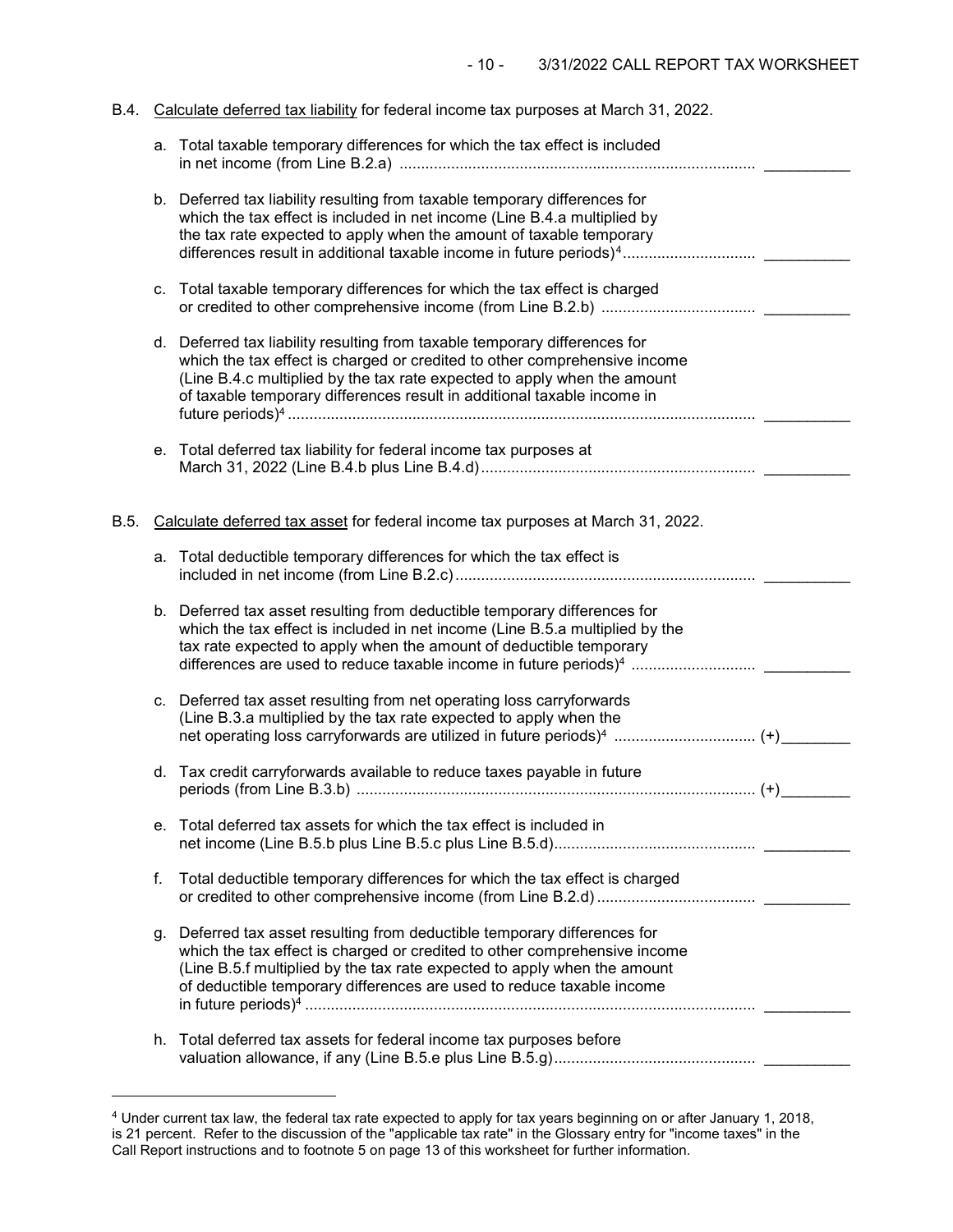#### B.6. Assessing the need for a valuation allowance

Institutions must consider all available evidence, both positive and negative, in assessing the need for a valuation allowance to reduce the total deferred tax assets for federal income tax purposes in Line B.5.h to the amount that is more likely than not to be realized. The future realization of deferred tax assets ultimately depends on the existence of sufficient taxable income of the appropriate character in either the carryback or carryforward period. Four sources of taxable income may be available to realize deferred tax assets:

(1) Taxable income in prior carryback years if carryback is permitted under the tax law (which can be offset to recover taxes previously paid),

- (2) Reversing taxable temporary differences,
- (3) Future taxable income (exclusive of reversing temporary differences and carryforwards), and
- (4) Tax-planning strategies.

In general, positive evidence refers to the existence of one or more of the four sources of taxable income. To the extent evidence about one or more sources of taxable income is sufficient to support a conclusion that a valuation allowance is not necessary (i.e., the institution can conclude that the deferred tax asset is more likely than not to be realized), other sources need not be considered. However, if a valuation allowance is needed, each source of income must be evaluated to determine the appropriate amount of the allowance needed.

Evidence used in determining the valuation allowance should be subject to objective verification. The weight given to evidence when both positive and negative evidence exist should be consistent with the extent to which it can be objectively verified. Under ASC Topic 740, the existence of a cumulative loss for the prior three years is significant negative evidence that would be difficult for an institution to overcome.

Refer to the discussion of the "valuation allowance" in the Glossary entry for "income taxes" in the Call Report instructions for further information.

| Line $B.6$ :<br>Valuation allowance to reduce the total deferred tax assets for federal<br>income tax purposes in Line B.5.h to the amount that is more likely                                                                   |
|----------------------------------------------------------------------------------------------------------------------------------------------------------------------------------------------------------------------------------|
| B.7. Deferred tax asset for federal income tax purposes, net of valuation                                                                                                                                                        |
| B.8. Net deferred tax asset (liability) for federal income tax purposes at March 31,<br>2022 (Line B.7 minus Line B.4.e) (Report this amount in Schedule RC-F,                                                                   |
| B.9. Net deferred tax asset (liability) for which the tax effect is included in<br>net income for federal income tax purposes at March 31, 2022 [Line B.5.e]                                                                     |
| B.10. Net deferred tax asset (liability) for which the tax effect is included in net<br>income for federal income tax purposes at December 31, 2021 [This<br>amount is from Line B.9 of the 12/31/21 Call Report tax worksheet.] |